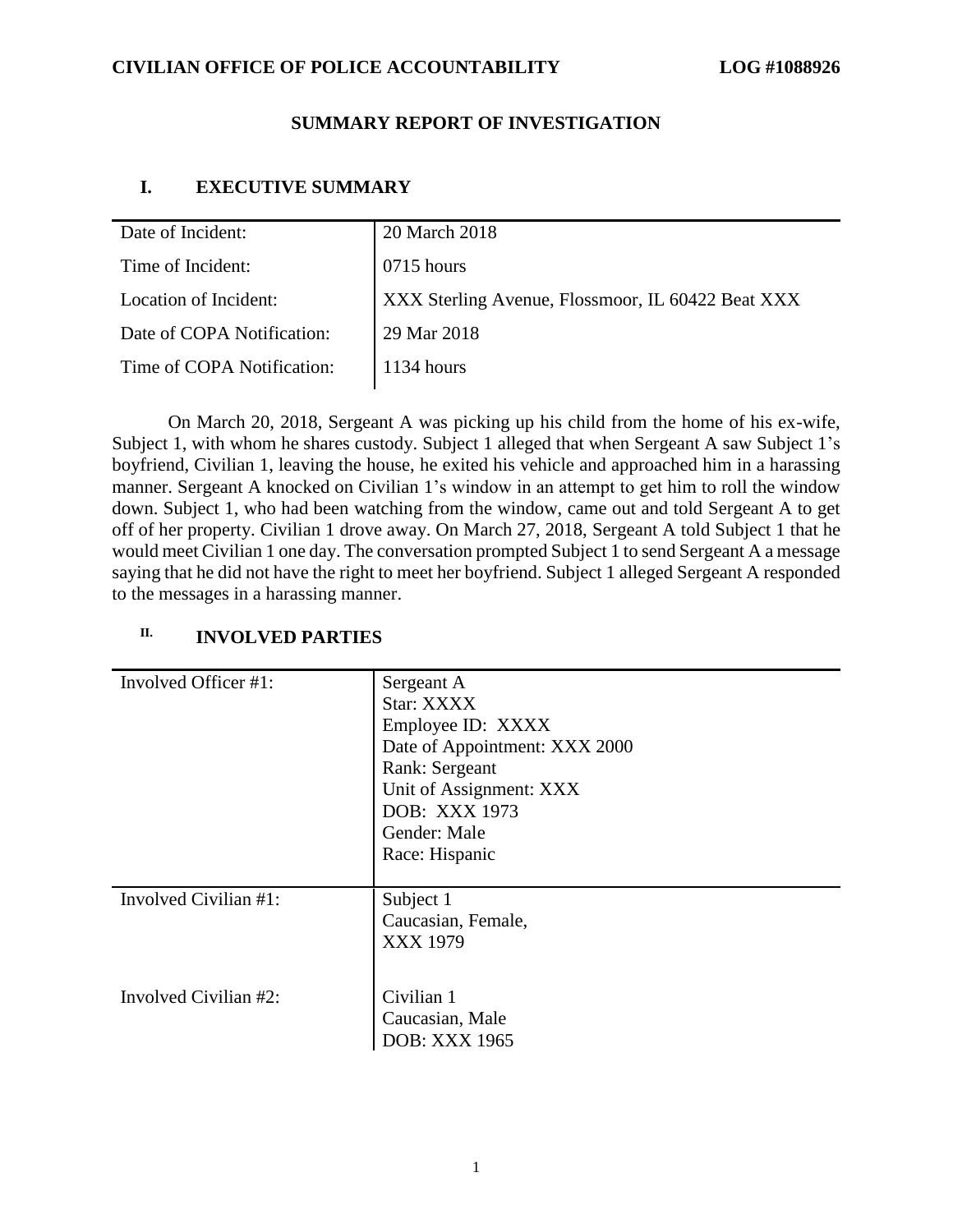| III. | <b>ALLEGATIONS</b> |  |
|------|--------------------|--|
|------|--------------------|--|

| <b>Officer</b> | <b>Allegation</b>                                                                                                                                                                     | <b>Finding</b> |
|----------------|---------------------------------------------------------------------------------------------------------------------------------------------------------------------------------------|----------------|
| Sergeant A     | On March 20, 2018, at<br>1.<br>approximately 0715 hours,<br>Sergeant A engaged in an<br>unjustified altercation with<br>Civilian 1 at XXX Sterling<br>Avenue, Flossmoor, IL<br>60422. | Unfounded      |
|                | 2. On March 27, 2018,<br>Sergeant A sent harassing<br>text messages to Subject 1.                                                                                                     | Unfounded      |

# **IV. APPLICABLE RULES AND LAWS**

#### Rules

- 1. Rule 8: Prohibits an officer from disrespecting or engaging in the maltreatment of any person, while on or off duty.
- 2. Rule 9: Prohibits an officer from engaging in any unjustified verbal or physical altercation with any person, while on or off duty.

#### State Laws

 $\overline{a}$ 

1. 720 ILCS 5/26, Harassment by Telephone

2. Chicago Municipal Code 2-78, et seq.

# **V. INVESTIGATION<sup>1</sup>**

## **a. Interviews**

**Subject 1<sup>2</sup>** gave a statement to the Civilian Office of Police Accountability on May 29, 2018. Subject 1 told investigators that she was previously married to Sergeant A and they share a three-year-old child. Their divorce was finalized in October of 2017. They were separated for a number of years prior to the divorce. There is a Parenting Agreement in place, which specifies the terms of their shared custody. On the morning of March 20, 2018, Sergeant A was picking up their son for a scheduled visit, but he arrived slightly early. In the past, Subject 1 tried to ensure that

 $1$  COPA conducted a thorough and complete investigation. The following is a summary of the material evidence gathered and relied upon in our analysis.

<sup>2</sup> Digitally Recorded Statement of Subject 1, Attachment 4.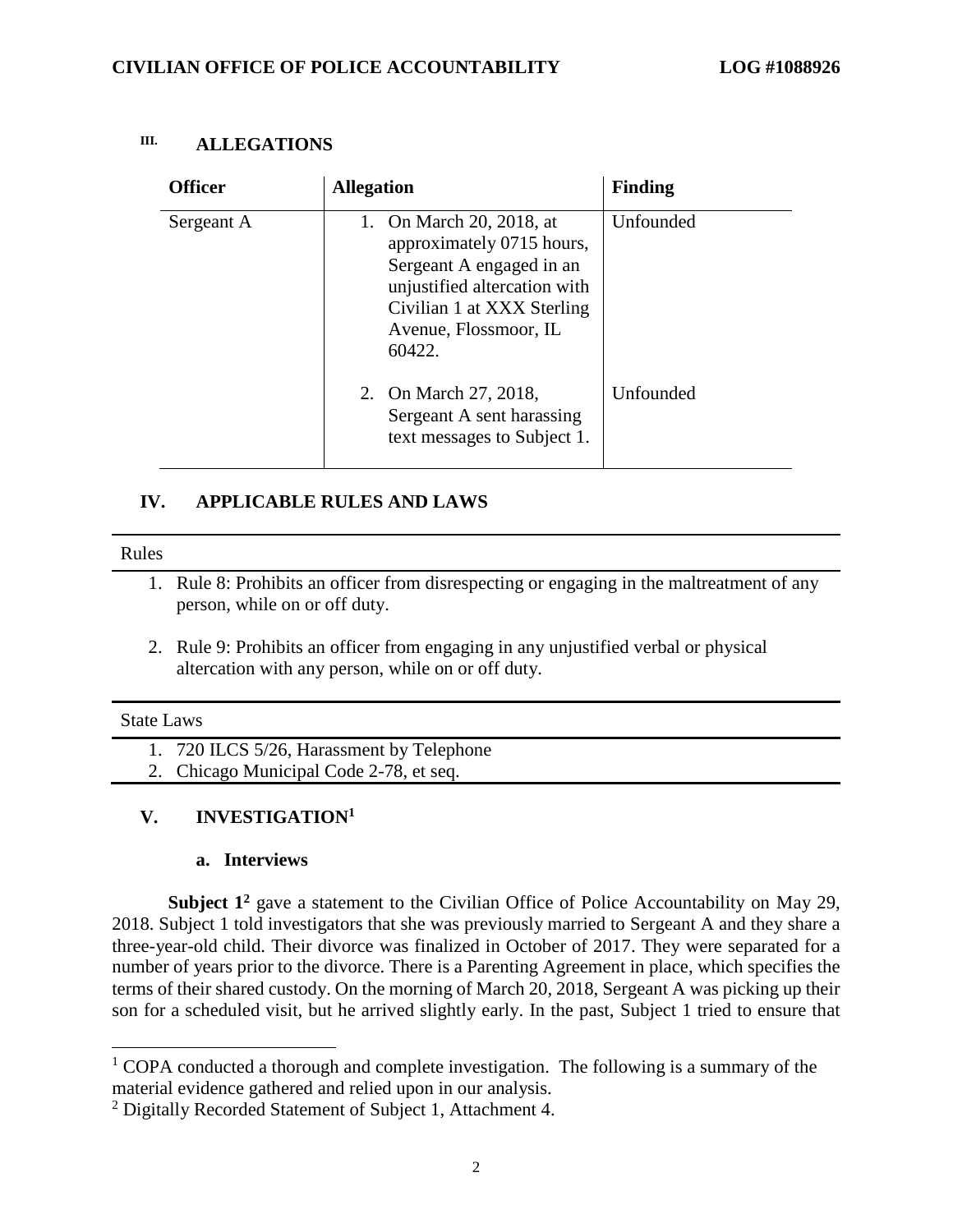Civilian 1 would be out of the house by the time Sergeant A came to pick up their son to avoid any interaction.

According to Subject 1, Sergeant A was waiting in his car to pick up their child, when Civilian 1 left the home and went to his car. As Civilian 1 got to his vehicle, Subject 1 watched as Sergeant A got out of his car and walked over to Civilian 1's vehicle. Sergeant A began doing a "police knock" on Civilian 1's vehicle and told him to roll down his window. Civilian 1 refused to roll down the window and drove away. Sergeant A told Subject 1 that he just wanted to talk to Civilian 1. Subject 1 told Sergeant A that he did not have the right to talk to Civilian 1 and told him to get off of her property.

Sergeant A got into his car and drove off in the same direction as Civilian 1, causing Subject 1 to fear that Sergeant A was following Civilian 1. Subject 1 called Civilian 1 who confirmed he had feared the same until Sergeant A turned off and went to a grocery store. Sergeant A returned shortly thereafter for the scheduled pick up of their child. There was no incident during the subsequent pickup. Following the visitation exchange, Subject 1 sent a text message to Sergeant A warning him to never approach anyone on her property like that again.

On Mar 27, 2018, there was a subsequent verbal altercation in which Sergeant A said something to the effect of Civilian 1 ran away from him as he drove away. Subject 1 followed up with Sergeant A via text message asking Sergeant A what was said as he drove away. Sergeant A responded that he wanted to talk to Civilian 1, that he had the right to talk to him because his is around their son. Subject 1 denied that he had those rights. Subject 1 told Sergeant A that she was going to file a COPA complaint against him.

Subject 1 told investigators that Sergeant A has never demonstrated aggressive behavior nor made threats against her friends in the past, but that may be because he has never interacted with them. Subject 1 believed that Sergeant A is trying to be an intimidating presence in her relationships. Sergeant A has made other comments about her moving too fast in her relationships and bringing children around his son too soon. Subject 1 also mentioned that overall, she and Sergeant A do get along. Following the incident, Sergeant A has tried to only come at the exact time of his scheduled pickup.

**Civilian 1<sup>3</sup>** gave a statement to the Civilian Office of Police Accountability on June 19, 2018. Civilian 1 told investigators that per Subject 1's request, Civilian 1 and Sergeant A intentionally did not cross paths because Subject 1 was unsure of how Sergeant A would react. Civilian 1 told investigators that there had been no previous incidents with him or any other of Subject 1's friends to the best of his knowledge. For this reason, Civilian 1 and Sergeant A never met. To make sure they would not cross paths, Civilian 1 would usually leave for work early, but on that day, he was running behind schedule. At approximately 7:15am Civilian 1 was leaving for work and Sergeant A arrived early to pick up the son he shares with Subject 1.

As Civilian 1 was leaving the house, he noticed Sergeant A outside. Sergeant A was wearing plain clothes and driving his personal vehicle. Before he left, Civilian 1 and Subject 1 had

 $\overline{\phantom{a}}$ 

<sup>3</sup> Attachment 11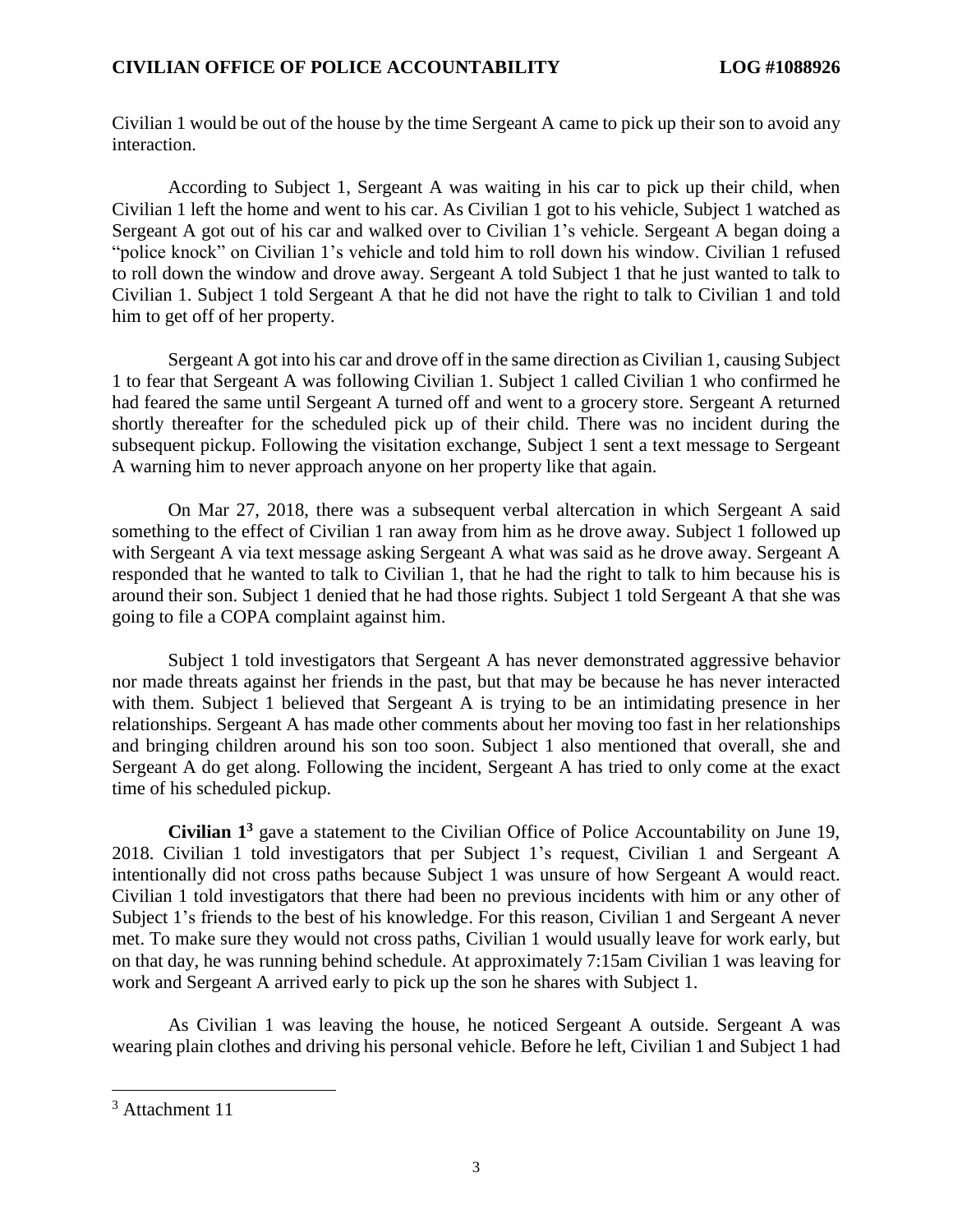a brief conversation about Civilian 1 introducing himself to Sergeant A, but Subject 1 insisted that Civilian 1 ignore Sergeant A and go to work. Civilian 1 exited the home and went straight to his car without speaking to Sergeant A. Sergeant A exited his car, walked over to Civilian 1's car, and did a "police knock" on the driver's side front window. Civilian 1 described Sergeant A's demeanor as "intense." Civilian 1 did not roll down the window. He waved at Sergeant A. Sergeant A knocked again. Sergeant A mouthed something, but Civilian 1 could not make out what had been said. Civilian 1 waved once more, then pulled out of the drive way and drove down the street. Civilian 1 drew a diagram<sup>4</sup> of the scene of the incident to illustrate what happened.

Civilian 1 saw Subject 1 come out and yell at Sergeant A. Shortly after that, Civilian 1 noticed that Sergeant A was driving behind him, which Civilian 1 found alarming. Before Sergeant A followed Civilian 1, Civilian 1 only considered the situation to be awkward, but not concerning. As both men drove down the street, Sergeant A eventually turned off into a grocery store at XXX Street and Civilian 1 continued on to work. They travelled approximately one mile in the same direction. Civilian 1 acknowledged that there was no other direction for Sergeant A to drive. Civilian 1 is not certain that Sergeant A was following him, but believed the timing of it all made it suspicious. There were no further interactions between the men.

Civilian 1 also expressed a willingness to meet with Sergeant A under the appropriate circumstances. Civilian 1 expressed an understanding of Sergeant A's desire to meet with him, but thought that the way Sergeant A went about it was inappropriate. Civilian 1 told investigators that he believed that Sergeant A was trying to intimidate him into rolling down the window, with no other forcible acts of intimidation. Civilian 1 felt that the text message conversation between Subject 1 and Sergeant A likely prompted her to file the complaint against Sergeant A. Civilian 1 provided investigators with his license plate number for investigative purposes.

#### **b. Digital Evidence**

Subject 1 submitted screenshots<sup>5</sup> of her text message conversation with Sergeant A following the incident. In summary, Subject 1 alleges that Sergeant A ambushed Civilian 1 and states that she does not have to introduce Sergeant A to any of her friends. Sergeant A states that his concern is only regarding any individual spending time with his son and he does not care about meeting any of her other friends. Subject 1 refuses and advises Sergeant A to get a court order to meet anyone she is friends with or dating and confirms she will file a Complaint with COPA.

Subject 1 submitted a screenshot<sup>6</sup> of her conversations with Civilian 1 following the incident. In summary, Subject 1 expresses concern about the interaction between Civilian 1 and Sergeant A and asks Civilian 1 to confirm that the incident occurred to her attorney. Civilian 1 states that he is not concerned based on the incident that occurred and states that he believes Sergeant A is a concerned father. They also discuss retrieving the video footage for evidence.

## **c. Documentary Evidence**

 $\overline{a}$ 

<sup>&</sup>lt;sup>4</sup> Attachment 12

<sup>5</sup> Attachment 6

<sup>6</sup> Attachment 5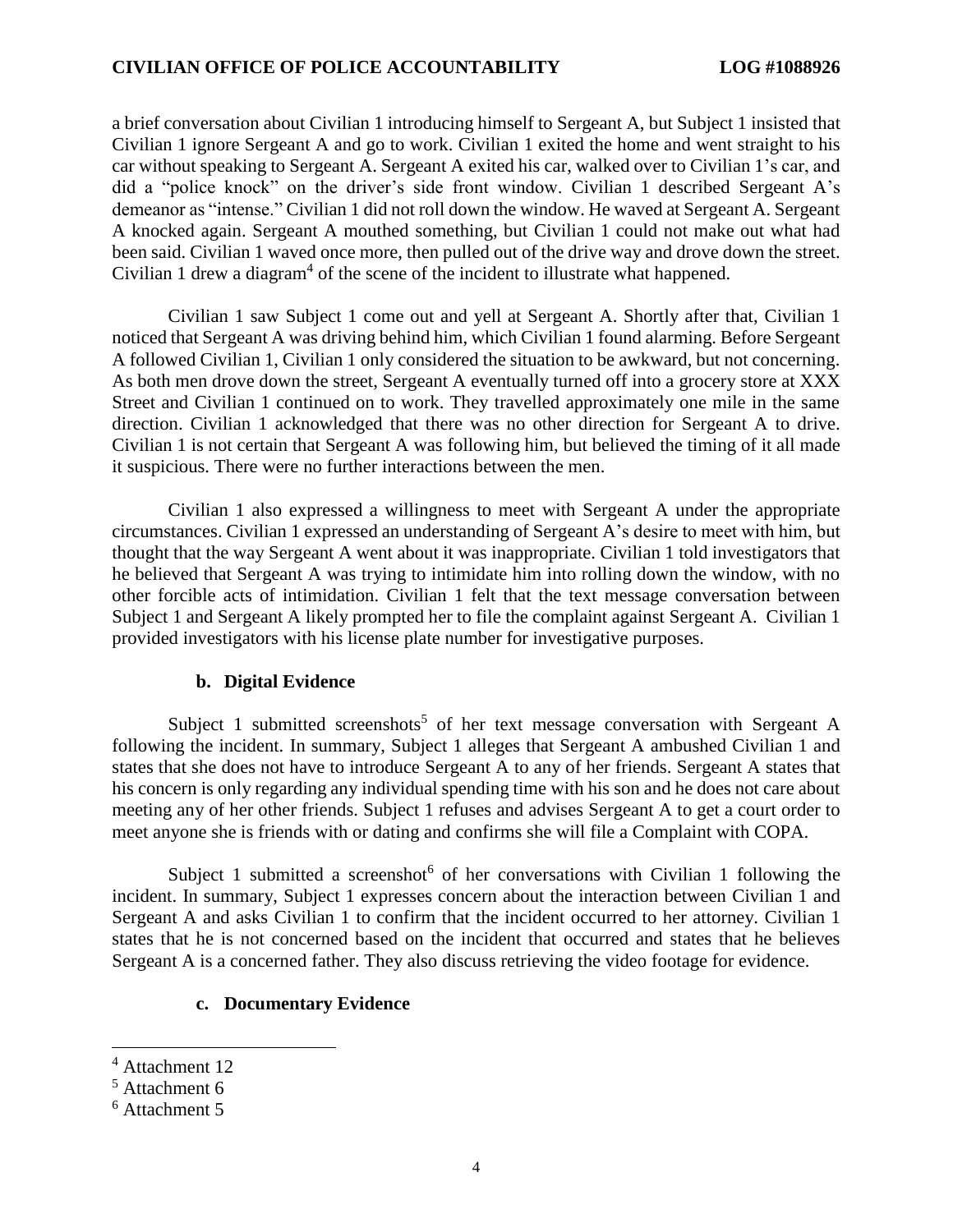Subject 1 initiated the present log by Web Complaint<sup>7</sup> on March 27, 2018. In her online statement, Subject 1 described the events in much the same way as she did in her in-person interview. However, in her written statement, Subject 1 indicated that, during their visitation dropoff on March 27th, Sergeant A told her that "he IS going to meet my boyfriend" and made references to Civilian 1 running away.

## **d. Additional Evidence**

There was a home security system video of the incident, but it was not preserved by Subject 1 before it was deleted automatically.

On March 20, 2018, Subject 1 sent an email to attorney Civilian  $2<sup>8</sup>$  about the incident that morning. In her email, Subject 1 wrote that Sergeant A approached Civilian 1's vehicle and attempted to get him to roll his window down, which caused her to go outside to tell Sergeant A to get off of her property. She mentioned that she was rattled by the experience and asked if it could be addressed in court that day.

Subject 1's attorney, Civilian 2, received a letter from Sergeant A's attorney on April 2, 2018. In the April 2<sup>nd</sup> Letter<sup>9</sup>, attorney Civilian 3 argued that it was not inappropriate for Sergeant A to attempt to meet Civilian 1, given that Civilian 1 has significant exposure to the child shared by Subject 1 and Sergeant A. Civilian 3 suggested that "given that Sergeant A's job provides the child support that your client is attempting to increase, it would be beneficial for her to discontinue her attempts to interfere with his employment."

Subject 1 provided a screenshot of a May  $16<sup>th</sup>$  Letter<sup>10</sup> from Sergeant A's attorney inquiring about what Subject 1 disclosed to COPA in her complaint.

Subject 1 also shared a June 25, 2018 email<sup>11</sup> from Sergeant A's attorney to her attorney. In that email, Civilian 3 again inquired about the nature of Subject 1's complaint.

Both Civilian 1 and Subject 1 told investigators that Subject 1 insisted that Civilian 1 avoid interacting with Sergeant A because she did not know what Sergeant A would do, though there was no history of Sergeant A reacting aggressively in the past.

## **VI. ANALYSIS**

**Allegation #1: On March 20, 2018, at approximately 7:15 am, Sergeant A engaged in an unjustified altercation with Civilian 1 at XXX Sterling Avenue, Flossmoor, IL 60422.**

 $\overline{\phantom{a}}$ 

<sup>7</sup> Attachment 8

<sup>8</sup> Attachment 19

<sup>&</sup>lt;sup>9</sup> Attachment 7

<sup>&</sup>lt;sup>10</sup> Attachment 17

 $11$  Attachment 16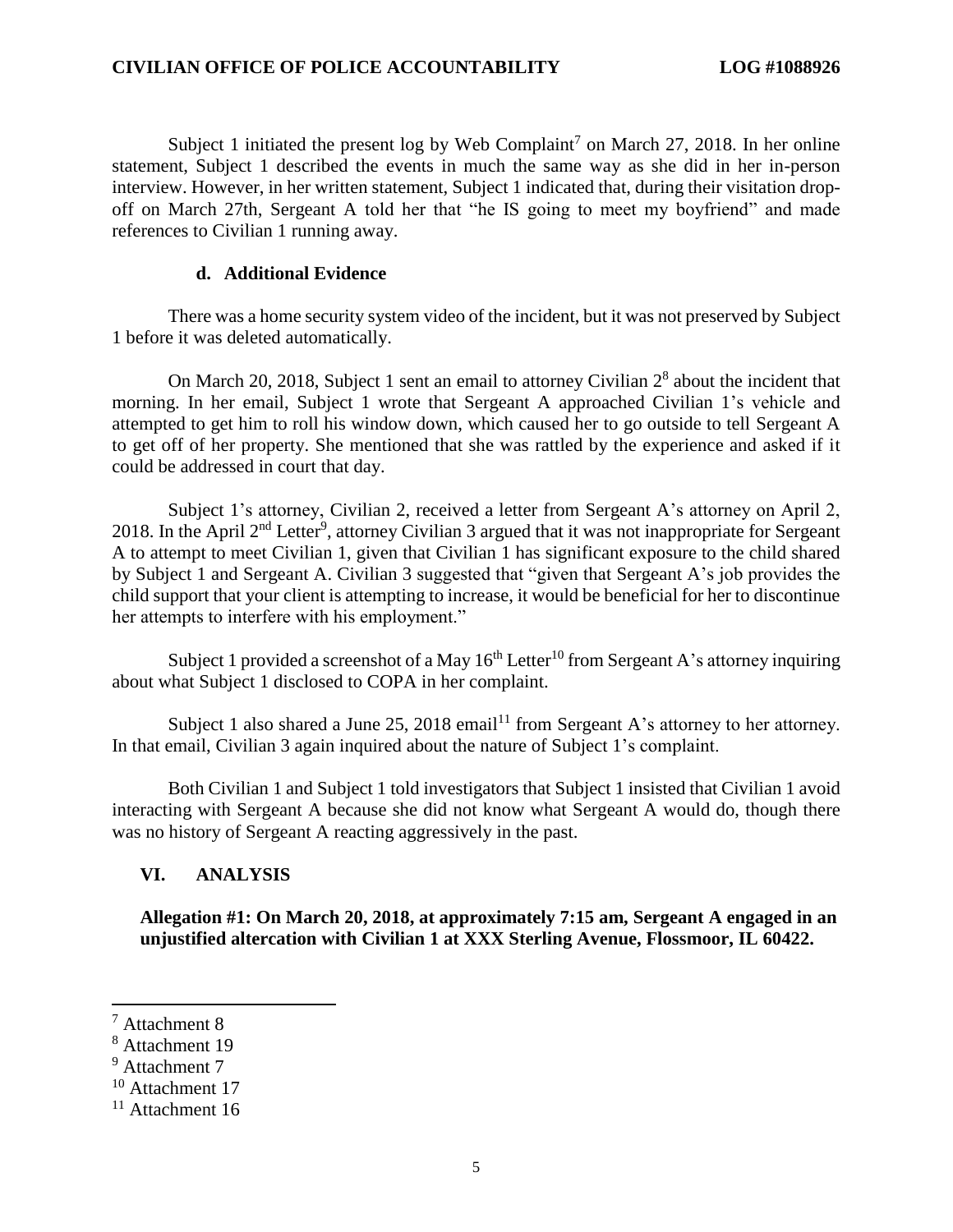The allegation that Sergeant A engaged in an unjustified altercation with Civilian 1 is **UNFOUNDED**. Rule 8 prohibits an officer from disrespecting or engaging in the maltreatment of any person, while on or off duty. Rule 9 prohibits an officer from engaging in any unjustified verbal or physical altercation with any person, while on or off duty. There is no evidence that either of the above occurred.

Based on the evidence, on March 20, 2018, at approximately 0715 hours, Sergeant A approached the car of Civilian 1 and knocked on the window. Civilian 1 did not roll down the window and simply drove away. Both Subject 1 and Civilian 1 confirmed Sergeant A only knocked and said something. There is no evidence that he was yelling or otherwise threatening Civilian 1. No one heard what Sergeant A said while knocking. Aside from Civilian 1 describing Sergeant A's demeanor as "intense," there is nothing to suggest any malicious intent on the part of Sergeant A. Further, there is nothing that legally prohibits this type of interaction. When Subject 1 told Sergeant A to leave her property, he complied and returned approximately 15 minutes later at his scheduled pick-up time.

In the text messages between Subject 1 and Civilian 1, Civilian 1 indicated that he did not consider the interaction to be that big of a deal and later expressed empathy for Sergeant A's desire to meet him from a parental perspective. Subject 1 pushed Civilian 1 to agree with her perspective of Sergeant A being threating by saying, "cops kill people too u know." Civilian 1 did not find the interaction to be troubling until Sergeant A appeared to follow him. While this would be understandably alarming, the evidence suggests that this was a mere, unfortunately-timed coincidence.

Following Sergeant A knocking on the window and Civilian 1 driving away, Subject 1 came out of the home and told Sergeant A to get off of her property. Sergeant A complied and left immediately, which resulted in Sergeant A leaving moments after Civilian 1. Civilian 1 said that Sergeant A was fifty to sixty feet behind him. Sergeant A did not speed up to catch up to Civilian 1 and continued at the posted speed limit of thirty miles per hour. After approximately one mile, Sergeant A turned and went to a grocery store. Prior to the grocery store, Civilian 1 confirms that there was no other real opportunity for Sergeant A to change his course of travel. Our investigation also revealed that Sergeant A did not use LEADS, or any other investigative tool, to investigate Civilian 1 in any way. For these reasons, it was unlikely that Sergeant A was intentionally following, harassing or threatening Civilian 1.

## **Allegation #2: On March 27, 2018, Sergeant A sent harassing text messages to Subject 1.**

The allegation that Sergeant A harassed Subject 1 by telephone is **UNFOUNDED.** Chicago Municipal Code 2-78 gives COPA jurisdiction over allegations of domestic violence involving police officers. The code defines domestic violence as "physical abuse (other than sexual abuse), harassment, stalking, intimidation or violations of orders of protection (or similar court orders) involving a sworn officer's family or household member." This would include Subject 1 based on the statutory definition of "family or household member." 720 ILCS 5/26 defines harassment as "knowing conduct which is not necessary to accomplish a purpose that is reasonable under the circumstances, that would cause a reasonable person emotional distress and does cause emotional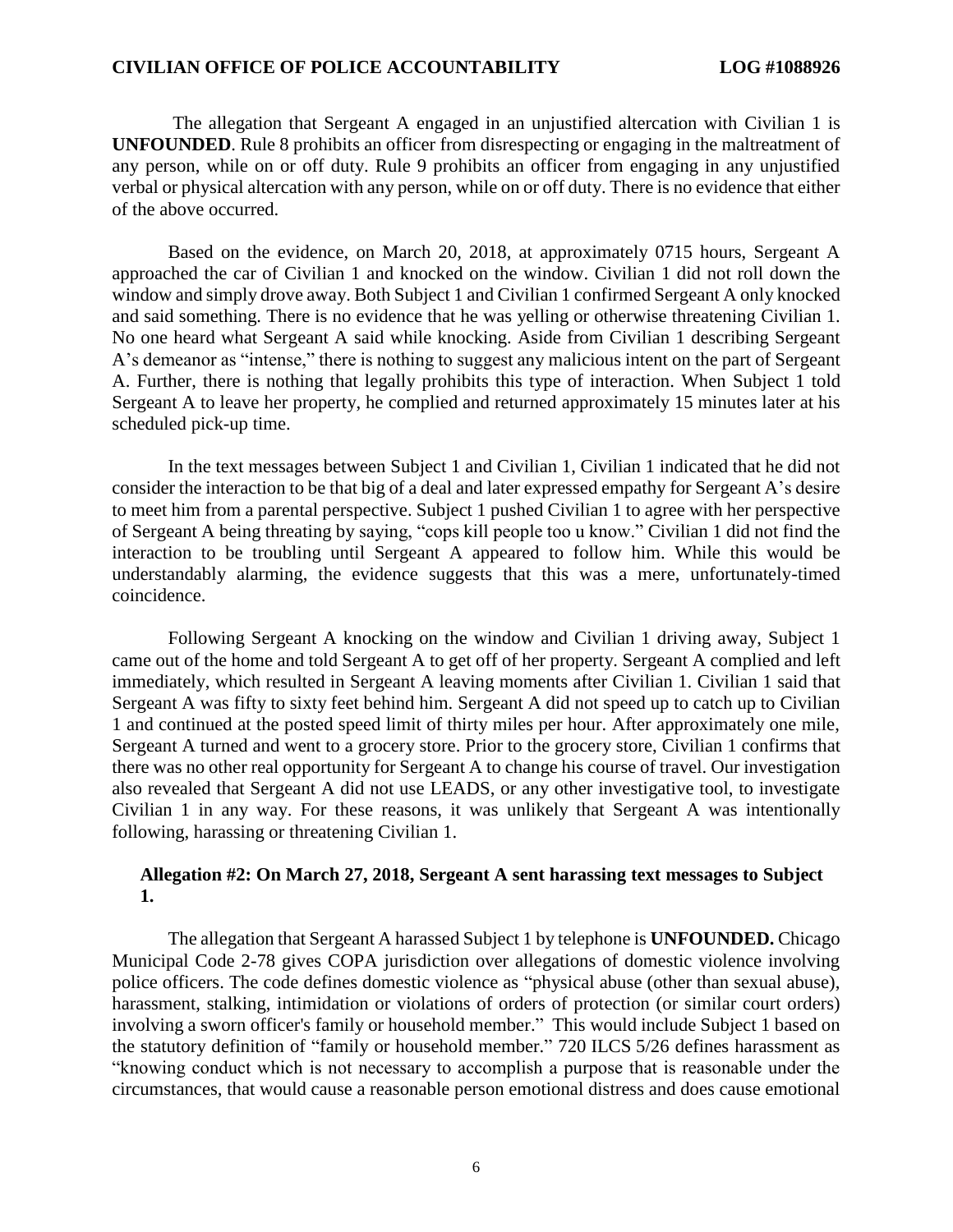distress to another." Engaging in harassment would be a violation of the rules 8 and 9, as referenced above. The evidence does not support a finding that Sergeant A's conduct violated these rules.

Subject 1 and Sergeant A are recently divorced and the divorce proceedings have been contentious. Subject 1 and Sergeant A share a child. Custody, visitation, and child support are still being litigated, which adds to the animus present in their interactions. Subject 1 is romantically involved with Civilian 1. Civilian 1 is involved in the care of Sergeant A and Subject 1's shared child, which is also a controversial issue in the relationship between Sergeant A and Subject 1. With that in mind, we reiterate that this process was established to prevent an officer from using the power associated with his or her office to silence or otherwise intimidate a victim of domestic violence, not to be used as a tool to gain leverage in court proceedings.

Following the incident, Subject 1 sent Sergeant A a message on March  $20<sup>th</sup>$ , warning him not to approach anyone on her property again. He did not respond. On March 21, 2018, Subject 1 sent a video of the incident to Sergeant A at 8:27 PM. Sergeant A did not respond. Subject 1 told investigators that Sergeant A made a snide comment about the incident prior to leaving her home after a visitation exchange on March 27, 2018, which prompted her to follow up on his comment by text message, saying, "did u say that Civilian 1 was scared to talk to you as you were [r]unning away yourself this evening?" She then told Sergeant A again that he is not allowed to talk to people on her property, then threatened him with a COPA complaint.

COPA finds Subject 1's messages to Sergeant A to be intentionally provocative. On multiple occasions, Sergeant A ignored Subject 1's messages about the incident. Subject 1 escalated the conversation by threatening a COPA complaint, provoking a response from Sergeant A. Sergeant A's response to Subject 1 was to intimate that he did not do anything threatening to Civilian 1, that he did not care about what Subject 1 did with her personal life, and that he only cared about protecting his child. COPA finds Sergeant A's response to be more reactive than harassing. When Sergeant A responded to her statement, Subject 1 filed a complaint.

Additionally, the interaction that led to this complaint occurred on the morning of a court hearing. We know this because, after the 7:15 AM interaction on March 20, 2018, Subject 1 emailed her attorney about it at 7:22 AM and asked for him to bring it up in court that day. The nature of these allegations were perhaps best addressed in the ongoing custody litigation, where both parties are represented by counsel.

Allegations of domestic violence are serious and handled with utmost concern for the safety and well-being of all parties involved. Furthermore, harassing behavior can certainly constitute domestic violence and is often extremely distressing to victims. However, the conduct at issue in this allegation simply does not rise to the level of harassment, especially in the context within which the actions occurred.

For the aforementioned reasons, the allegation that Sergeant A sent harassing text messages is **UNFOUNDED.**

## **VII. CONCLUSION**

Based on the analysis set forth above, COPA makes the following findings: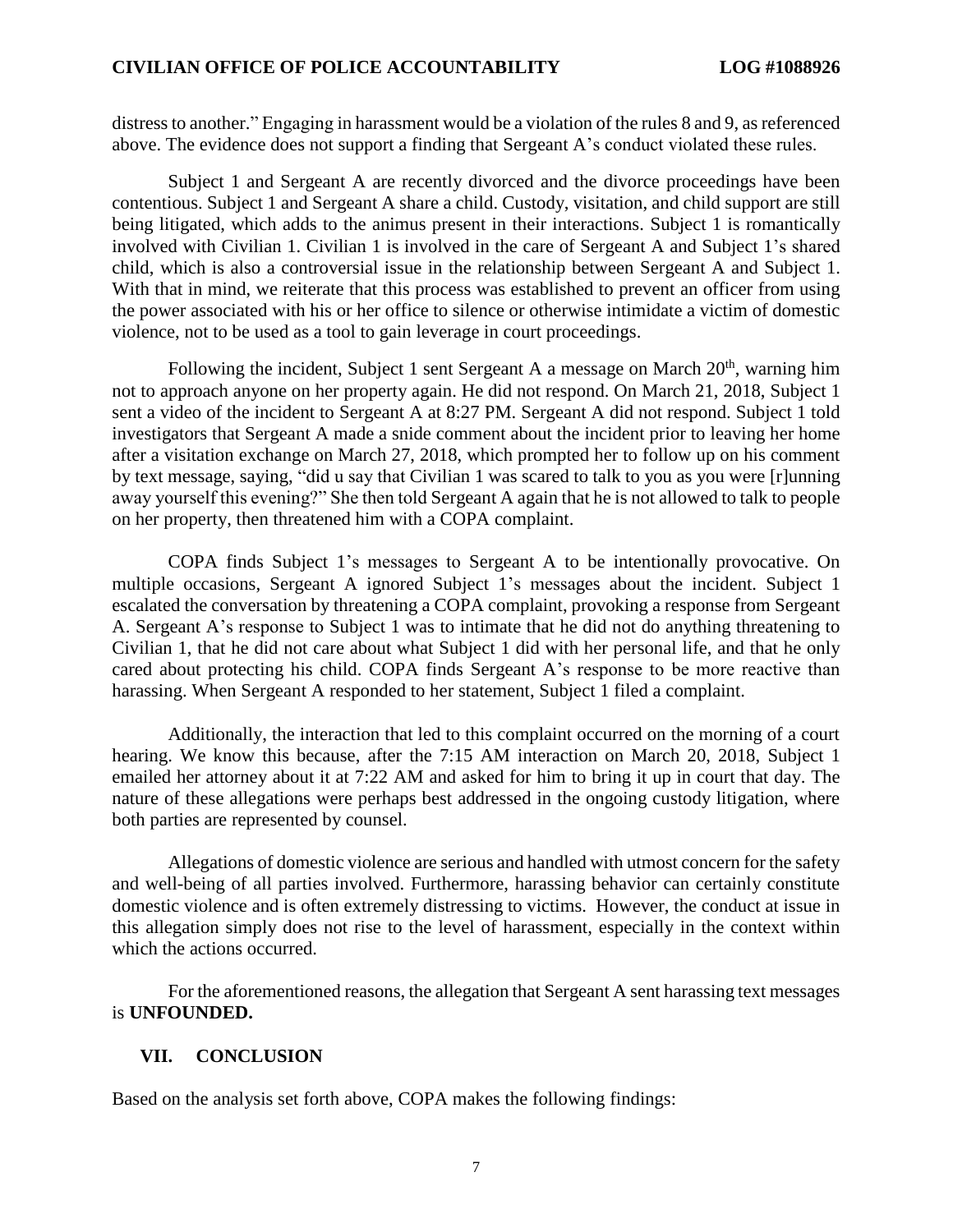| <b>Officer</b> | <b>Allegation</b>                                                                                                                                                                  | <b>Finding</b> |
|----------------|------------------------------------------------------------------------------------------------------------------------------------------------------------------------------------|----------------|
| Sergeant A     | 3. On March 20, 2018, at<br>approximately 0715 hours,<br>Sergeant A engaged in an<br>unjustified altercation with<br>Civilian 1 at XXX Sterling<br>Avenue, Flossmoor, IL<br>60422. | Unfounded      |
|                | 4. On March 27, 2018,<br>Sergeant A sent harassing<br>text messages to Subject 1.                                                                                                  | Unfounded      |

Approved:

[Name] *Deputy Chief Administrator – Chief Investigator*

\_\_\_\_\_\_\_\_\_\_\_\_\_\_\_\_\_\_\_\_\_\_\_\_\_\_\_\_\_\_\_\_\_\_ \_\_\_\_\_\_\_\_\_\_\_\_\_\_\_\_\_\_\_\_\_\_\_\_\_\_\_\_\_\_\_\_\_\_

Date